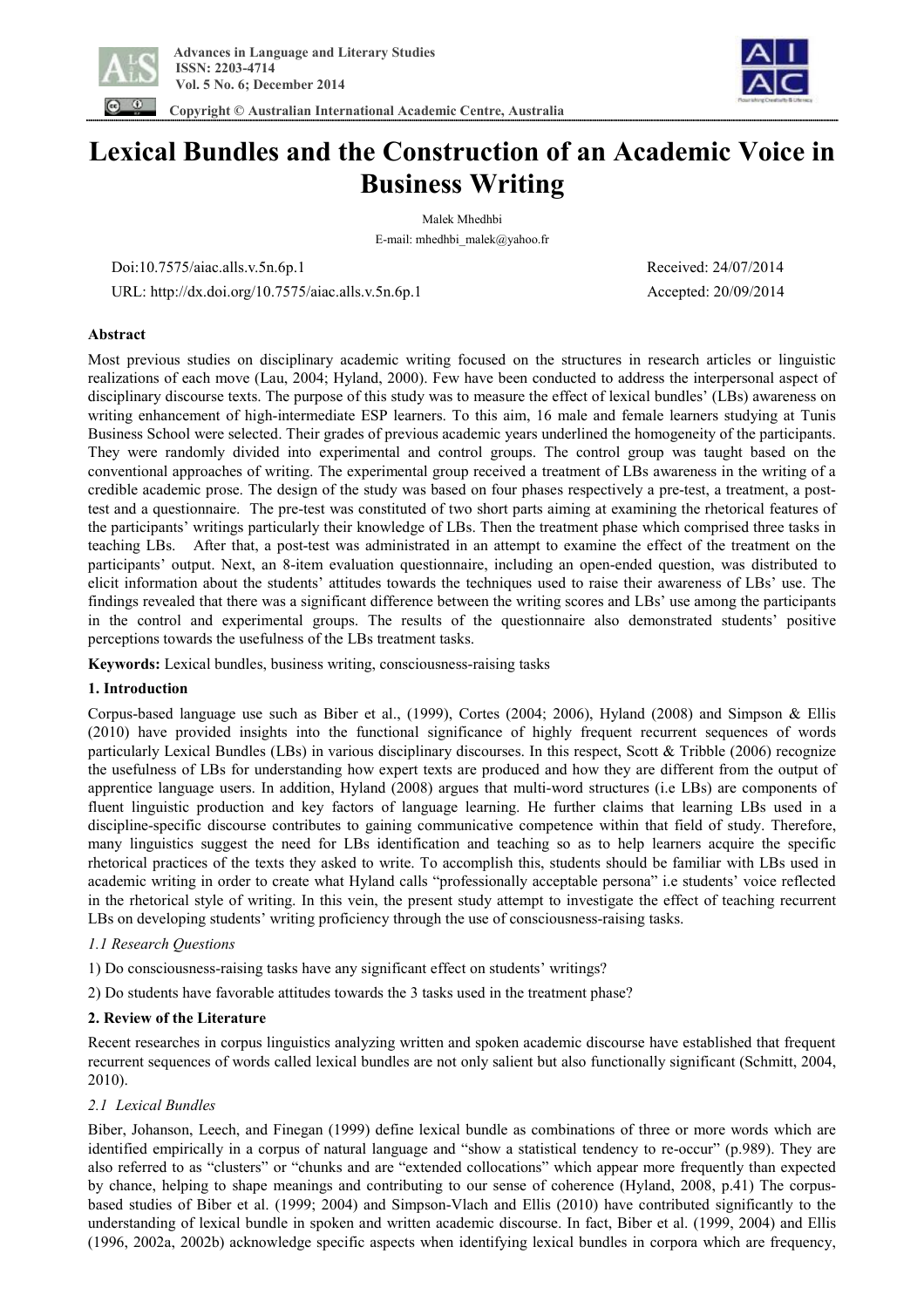#### **ALLS 5(6):1-9, 2014** 2

range and mutual information score. Based on such studies, it is agreed that LBs have systematic structural and functional characteristics.

#### *2.2 Structures of lexical bundles*

With regard to their structure, lexical bundles are, in most cases, not complete structural units, but rather parts of phrases or clauses with other fragments embedded in them. Biber et al. (1999) classify them according to several basic structural types depending on the register. For more detail, bundles in conversation are most commonly clausal, of the type *pronoun+verb+complement (e.g., I want you to, it's going to be)*, while in academic prose, most lexical phrases are phrasal, parts of noun phrases or propositional phrases (*e.g., as a result of, on the other hand)* (Biber et.al (1999). The structural categories corresponding to academic prose are summarized in Table 1.

Table 1. Most Common Patterns of 4-word Bundles in Academic Writing (Biber et al., 1999, pp. 997–1025)

| Structure                        | Examples                                                                          |
|----------------------------------|-----------------------------------------------------------------------------------|
| Noun phrase $+$ of               | the end of the, the nature of the, the<br>beginning of the, a large number of     |
| Other noun phrases               | the fact that the, one of the most, the extent<br>to which                        |
| Prepositional phrase $+$ of      | at the end of, as a result of, on the basis of,<br>in the context of              |
| Other prepositional phrases      | on the other hand, at the same time, in the<br>present study, with respect to the |
| Passive $+$ prep phrase fragment | is shown in figure, is based on the, is<br>defined as the, can be found in        |
| Anticipatory it + verb/adj       | it is important to, it is possible that, it was<br>found that, it should be noted |
| $Be + noun/adjectival phrase$    | is the same as, is a matter of, is due to the,<br>be the result of                |
| Others                           | as shown in figure, should be noted that, is<br>likely to be, as well as the      |

## *2.3 Functions of lexical bundles*

Previous research studies have also looked into the discourse functions of lexical bundles. By developing a detailed taxonomy, Biber, et al. (2004) found that the three main functions of lexical bundles that serve in discourse entail **1)** stance bundles express attitude or assessment, **2)** discourse organizers reflect the relationships between different parts of texts, **3)** referential expressions refer to physical or abstract entities, or to other textual parts. Each of these main categories has several sub-categories which are associated with more specific discourse functions.

Biber et al.'s (1999) framework has been extended and modified by other authors, notably Hyland (2008). He investigated the frequency, forms and functions of lexical bundles in a large corpus composed of research articles, master's theses and doctoral dissertations from four different disciplines. Hyland's (2008) taxonomy then displayed new categories that better represent the functions of lexical bundles in research writing.

| Table 2. Functional classification of lexical bundles in academic writing (Hyland, 2008, pp. 13) |  |  |  |  |  |  |
|--------------------------------------------------------------------------------------------------|--|--|--|--|--|--|
|--------------------------------------------------------------------------------------------------|--|--|--|--|--|--|

| Major functions                                                                               | Sub-categories                             | Examples                                                                        |
|-----------------------------------------------------------------------------------------------|--------------------------------------------|---------------------------------------------------------------------------------|
| <i>Research-oriented: help</i><br>writers to structure their<br>activities and experiences of | Location : indicating time/place           | at the beginning of, at the same<br>time, in the present study                  |
| the real world includes:                                                                      | Procedure                                  | the use of the, the role of the, the<br>purpose of the, the operation of<br>the |
|                                                                                               | Description                                | the magnitude of the, a wide<br>range of, one of the most                       |
|                                                                                               | Quantification                             | the structure of the, the size of<br>the, the surface of the                    |
|                                                                                               | Topic: related to the field of<br>research | in the Hong Kong, the currency<br>board system                                  |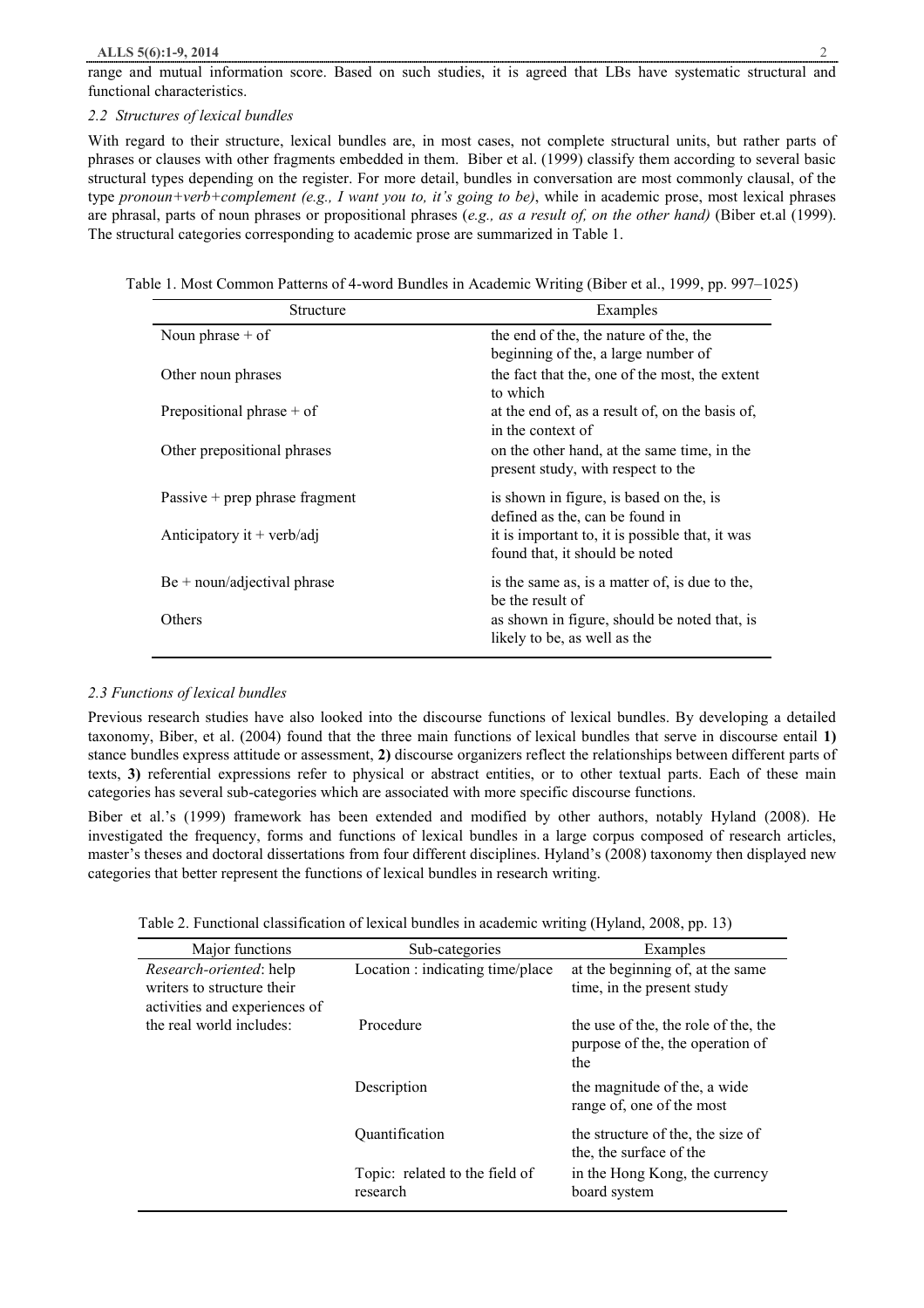| ALLS 5(6):1-9, 2014                                                                                                            |                                                                                       |                                                                                                              | 3 |
|--------------------------------------------------------------------------------------------------------------------------------|---------------------------------------------------------------------------------------|--------------------------------------------------------------------------------------------------------------|---|
| <i>Text-oriented</i> : concerned with<br>the organization of the text<br>and its meaning as a message<br>or argument includes: | Transition signals: establishing<br>additive or contrastive links<br>between elements | on the other hand, in addition to<br>the, in contrast to the                                                 |   |
|                                                                                                                                | Signals for results: mark<br>inferential or causative<br>relations between elements   | as a result of, it was found that,<br>these results suggest that                                             |   |
|                                                                                                                                | Structuring signals: text-<br>reflexive markers which                                 | in the present study, in the next<br>section, as shown in figure                                             |   |
|                                                                                                                                | organize stretches of<br>discourse or direct reader<br>elsewhere in text              |                                                                                                              |   |
|                                                                                                                                | <i>Framing signals: situate</i><br>arguments by specifying<br>limiting conditions     | in the case of, with respect to<br>the, on the basis of, in the<br>presence of, with the exception<br>$\int$ |   |
| Participant-oriented : these<br>are focused on the writer or<br>reader of the text                                             | Stance features: convey the<br>writer's attitudes and<br>evaluations                  | are likely to be, may be due to, it<br>is possible that                                                      |   |
|                                                                                                                                | <b>Engagement features:</b><br>address readers directly                               | it should be noted that, as can be<br>seen                                                                   |   |

# *2.4 Construction of Academic voice*

LBs present a key way of shaping texts meaning and contributing to a distinctive and credible academic voice. Many applied linguists and teachers have acknowledged the role of LBs in empowering students' writings by not only finding the right words to express their ideas but by offering specific ways to present those ideas in an impersonal and persuasive style. In this regards, academic writing involves what Ivanic (1998) calls "a discoursal self" (p.336) and what Hyland (2004, p.89) defines as a "professionally acceptable persona" that enables writers to express their attitudes and evaluation towards the content that is expressed. In other words, the term "discoursal self" or the writer's voice refers to the rhetorical forms and features that the students make use of in order to create a professionally credible academic writing related to a specific discipline. In the same vein, Cortes (2004) claims that LBs are intentionally used by professional academic writers to establish solidarity and to distinguish themselves as proficient writers.

Hinkel (2002) and Hyland (2008) content that there is a degree of specificity in the kind of writings that the students are asked to do. Further, Hyland (2008) points out to the disciplinary variation that underlies most specificity. He claims that disciplines are particular ways of using language to participate as group members. In other words, each discipline of hard or soft sciences has its own discourse, presenting conventions and expectations which in turn make texts meaningful. This is acknowledged by Wells (1992: p.290):

 *Each subject discipline constitutes a way of making sense of human experience that has evolved over generations and each is dependent on its own particular practices: its instrumental procedures, its criteria for judging relevance and validity, and its conventions of acceptable forms of argument. In a word each has developed its own modes of discourse.*

## *2.5 Teaching LBs: From theory to Practice*

With the development of the field of linguistics and the computer-based corpus measures, the importance of multi-word expressions or formulaic sequences in language use has been recognized. This has been further stressed by Sinclair (1991)'s idiom principle which offers language users a rich repertoire of multi-word patterns that make up a text. However, multi-word expressions are seldom taught in any principled manner or tested as part of overall vocabulary knowledge. Consequently, there has been little research on the instruction of such patterns. Some applied linguists such as Howarth (1996) and Wray (2000) think that the difficulty in attaining high levels of English proficiency might be attributed to the lack of formulaic sequence learning and use. As an illustration, Irujo (1993) reports that advanced English language learners who made a few grammatical errors knew little about idioms. Similarly, Farghal and Obiedat (1995) found that Arabic speakers who majored in English had little knowledge about collocations in common topics.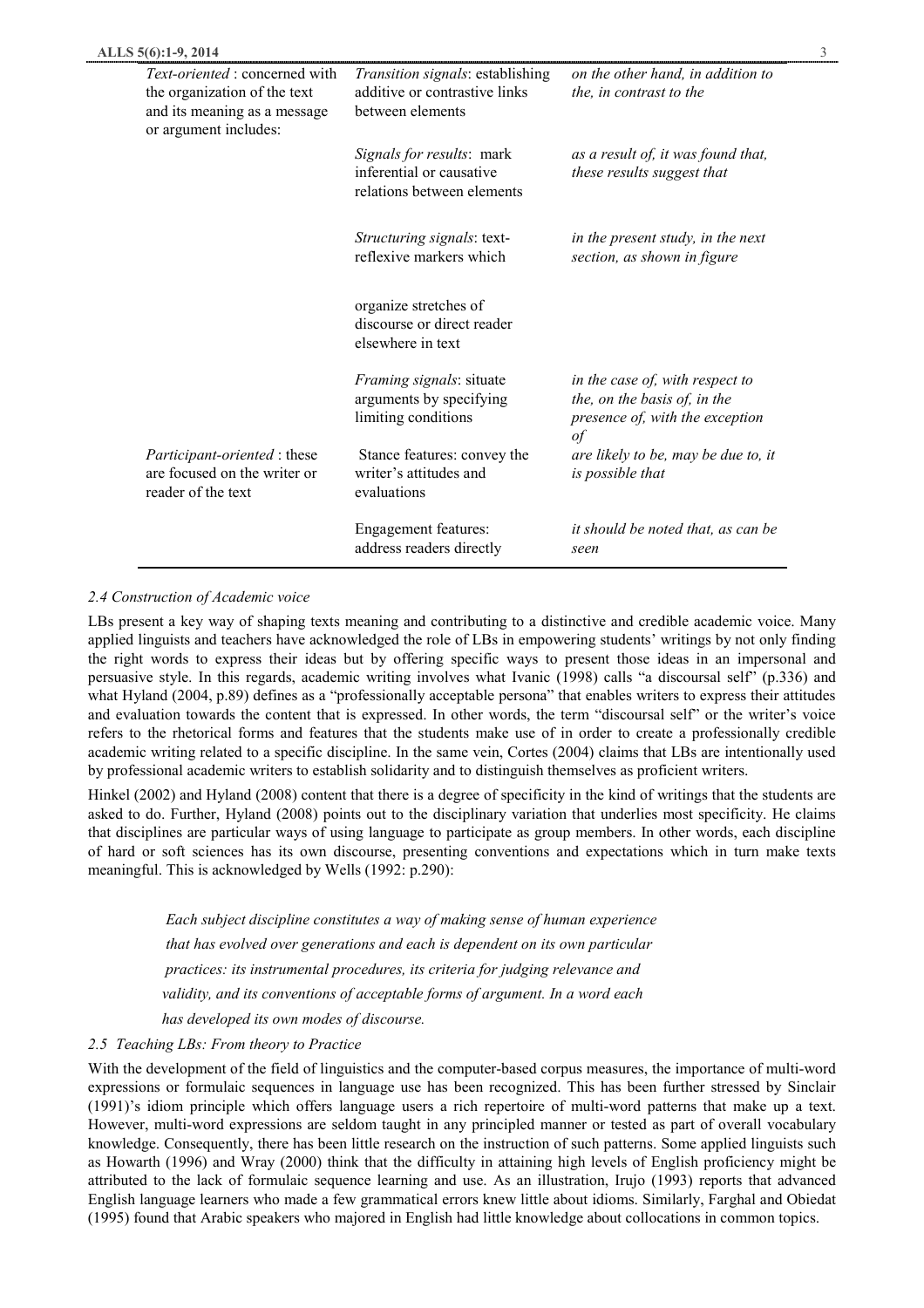In fact, research on formulaic sequences is lacking, it is not clear whether formulaic sequences is a matter of incidental learning or needs to be taught explicitly. Cortes' (2004) study demonstrates that mere exposure to lexical bundles did not result in students acquiring the knowledge of how to use them. Therefore, as Krashen mentioned (1984, cited in Hirvela, 2004), students are in need of opportunities to practice what has been brought to attention in meaningful communicative tasks. To this point, Hirvela (2004) contends that explicit teaching of rhetorical structures in integrated reading writing activity is effective in students' comprehension and writing. In addition, Jones & Haywood' (2004) study explores whether such sequences can be successfully taught in explicit way. It was carried out with students who were studying English before entering an English-medium university. They taught formulaic sequences through the highlighting technique during a 10-week course and found that such a method was successful in raising students' awareness of formulaic sequences, but this awareness did not translate into any substantial increase in the usage of the sequences in students' output. The researchers noted, however, that although there was no definite improvement in group performance, "there were instances where individual students used phrases accurately and appropriately in their own unsupported writing" (p. 289)

Boers & Lindstomberg (2008) have actually researched the effectiveness of pedagogical techniques for multi-word expressions, which in turn has resulted in a number of suggested teaching activities. Hyland (2004) suggests that text analysis is a useful method in developing students' awareness of language structure. He argues that "consciousnessraising must involve a focus on texts and highlighting the recurrent LBs (p.110). In teaching the structural organization of a particular genre, such as in a definition essay, a discursive essay, providing students with models for text analysis is a good way to start with. It is crucial to raise students' awareness of LBs patterns and their functions in achieving coherent and credible writing. Concept or semantic maps is another good approach to teach LBs. Brown (2007) recommends the use of concept maps as a pre-reading activity as a way to introduce some LBs to students and to highlight how such patterns facilitate the comprehension of the text discourse structure. Such technique is also found to be effective as a post-reading activity, making a paraphrase or a summary of the arguments explained in the text they have just read. Comparing registers is another useful technique that helps students to learn various LBs in spoken as well as written registers. Brown (1994) and Biber (2006) contend that comparing registers raise students' awareness of the difference between spoken and written academic language. In this way, students will be able to express their ideas orally and in written form by using the appropriate lexical bundle.

#### **3. Methodology**

#### *3.1 Participants*

The participants of this study consisted of 16 students from the Tunis Business School. They were high-intermediate business learners of English who got admission to the third year and will be asked to carry out a project or research study of approximately 40 pages. Based on their grades of their previous learning experiences, the participants were of similar level of proficiency. They have been taught various business subjects for 3 years, such as: financial English, business English, legal English and commercial English. The researcher contacted the participants, explained to them the purpose of the study and insisted on their commitment to ensure their willingness to participate and finish all the phases of the experimental study. The selection of the participants was based on the reason that they need to develop proficient academic writing related to their specific discipline since it will be necessary for them write short reports, projects and so forth.

#### *3.2 Design*

The study was based on experimental design that involved the division of the participants into control and experimental groups, administration of a pre-test, implementation of the treatment followed by a post-test and the distribution of a questionnaire. The whole study comprised 11 sessions, each group received 5 sessions using the same materials but proceeding different teaching methods. The teaching sessions were taught three times a week. Each session lasted for one hour and a half. The control group was taught based on a traditional conventional approach of writing while the experimental group received a treatment based on raising-awareness tasks of lexical bundles (LBs). After accomplishing the 10 teaching sessions, the last  $11<sup>th</sup>$  one was devoted to feedback for the experimental and the control groups. The teaching procedure is clearly explained through the description of the following phases and tasks.

#### *3.3 Instrumentation*

#### 2.3.1 Pre-test

At initial stages of the study, a pre-test was administrated in order to ascertain students' actual knowledge of rhetorical features particularly LBs. The pre-test included 2 short parts. The first part comprised a gap-filling task, where students were provided with some business discipline-specific sentences and they were asked to fill in the blank with the contextually correct phrases, namely LBs such as: is likely to, it is possible that, on the other hand etc. The second part consisted of 2 figures displaying the revenues of *Zara Fashion Company* from 2003 to 2009. Here the students were asked to describe, compare and interpret the figures. The pre-test was administrated before starting the treating sessions and it lasted around 20 minutes.

#### 3.3.2 Tasks of the treatment

Before applying the treatment, the researcher devoted 10 minutes to introduce the idea of rhetorical features particularly the different word sequences and types of LBs so that the students would be familiar with this concept. In order to raise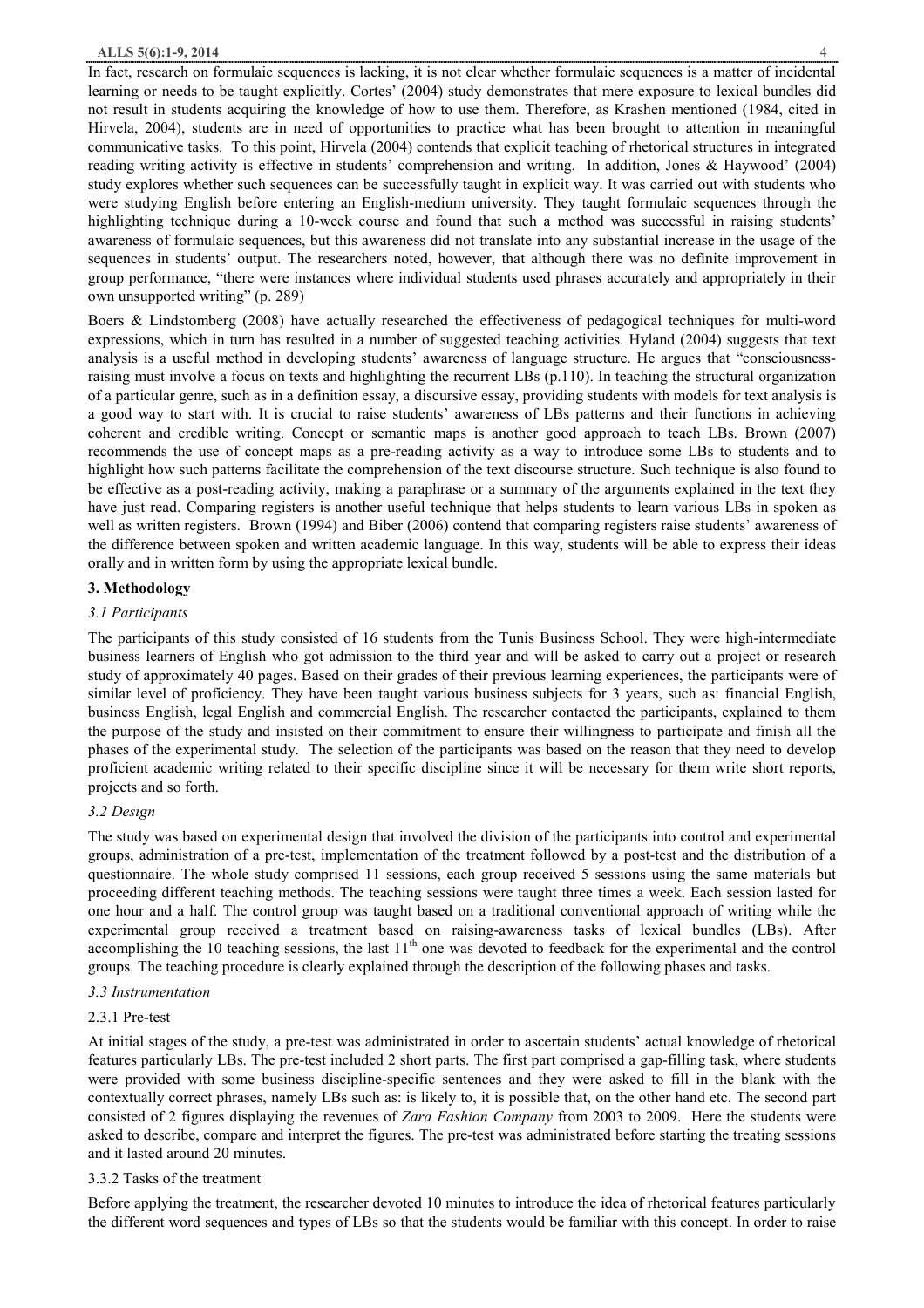students' awareness of the LBs, three possible ways were proposed which are expected to contribute to the teaching of such multi-word expressions.

### 3.3.2.1 Text analysis

## *-The selection of the extracts*

To raise students' language awareness, a corpus-based technique was adopted. To this point, 6 authentic short extracts from academic business articles were selected and presented to the participants in each session. More specifically, 3 extracts were taken from the literature review section and the other 3 extracts were selected from the results and discussion section. (Example of the extracts used in session 1 are presented in Appendix A)

The researcher set up specific criteria for the final selection of the extracts. In terms of length, the 3 extracts which are taken from the literature review should have approximately the same number of tokens (150 tokens) and the same case for the extracts taken from the results and discussion section. The second criterion concerns the frequency of some LBs, i.e. the selected extracts should share some recurrent LBs (for example: "*on the other hand*' in the 1<sup>st</sup> set of extracts and *"the results suggest"* in the 2<sup>nd</sup> set of extracts). The third criteria refer to text readability and content familiarity. To ensure the readability variable, the extracts were read and checked by two other ESP teachers. Similarly, they checked the content of the extracts which should be related to the topics taught in the curriculum of high intermediate business learners of English. Such topics as: Advertising and media, attitudes towards counterfeit products, customer relationship management, e-tourism investment, online banking services, *Ford* marketing strategies, improving labor market performance, Public-private partnerships…

### *-The reading activity*

In a collaborative work of 3 pairs composed of 2 students, the experimental group carried out the reading activity. They were asked to read and highlight the LBs found in the extracts and describe their structural patterns. After the identification of the frequently used expressions, the students were asked to answer the questions concerning the authors' main focus and attitudes, and the description of results. In so doing, the students were directed to recognize the functions of the used LBs. Then in order to check the form and meaning of the identified LBs, the students were provided with a List of the structure and functions of most frequent LBs in academic prose adopted from Biber et al. (1999) and Hyland (2008a) (The list is presented in Appendix B). The time alluded to this activity was 40 minutes.

### 3.3.2.2 Gap-filling task

After the text analysis task, a gap filling activity was presented to students. They were asked to fill in the blank with the contextually appropriate LBs. The content of this activity is related to the specific discipline of the participants. Such activity was employed also in the next sessions. An example of such a task is mentioned in Appendix C. This activity lasted for 10 minutes.

#### 3.3.2.3 The writing task

The purpose of this task is to ensure students' use of recurrent structural patterns (author name  $+$  date  $+$  introductory verb) and the use of text, research and participant-oriented bundles (on the other hand, the results suggested that, it is possible that…).To illustrate, the students were asked to refer to the one of the extracts (related to literature review or results and discussion sections) and identify authors' main focus and attitudes using their own words, or summarize the findings. This activity lasted for 20 minutes and it was requested that the writings do not exceed 5 lines.

#### 3.3.3 The post-test

Upon the completion of all sessions of the treatment, a post-test was distributed to all participants. The purpose of the post test is to analyze students' writings and the use of the LBs (already acquired through the treatment) and compare that with the results of the pre-test. Similarly, the result of the experimental group was compared to that of the control one. The post-test comprised two parts a gap-filling task and a writing task, asking to describe and interpret a figure about the revenues of *Benetton Fashion Company* and compare it to other companies. The time alluded to this test was 20 minutes and it was done individually.

#### 3.3.4 The questionnaire

At the end of the last session and after providing students with the necessary feedback, a formative evaluation was conducted through the use of a questionnaire to elicit students' attitudes towards such activities, and their usefulness in improving their writing. The questionnaire was written in English and constituted of two parts. The first part included 8 items based on a five-point Likert scale ranging from 1 strongly agree to 5 strongly disagree. Those items expressed the participants attitudes towards the various activities carried out in the treatment phase. The second part involved an open-ended question asking students to state how learning LBs made a difference in their writing proficiency. (All items are described in appendix D)

## *3.4 Data Analysis*

To interpret the data quantitatively and qualitatively, descriptive analysis for comparing the performance of both groups at the pre-test and post-test were employed. The total score of the tests was 10 points for each. The gap-filling task score was 5, based on a half point for each correct answer. The writing part, on the other hand, was scored analytically using an assessment checklist which was based on three main aspects: Grammar, coherence and use of LBs.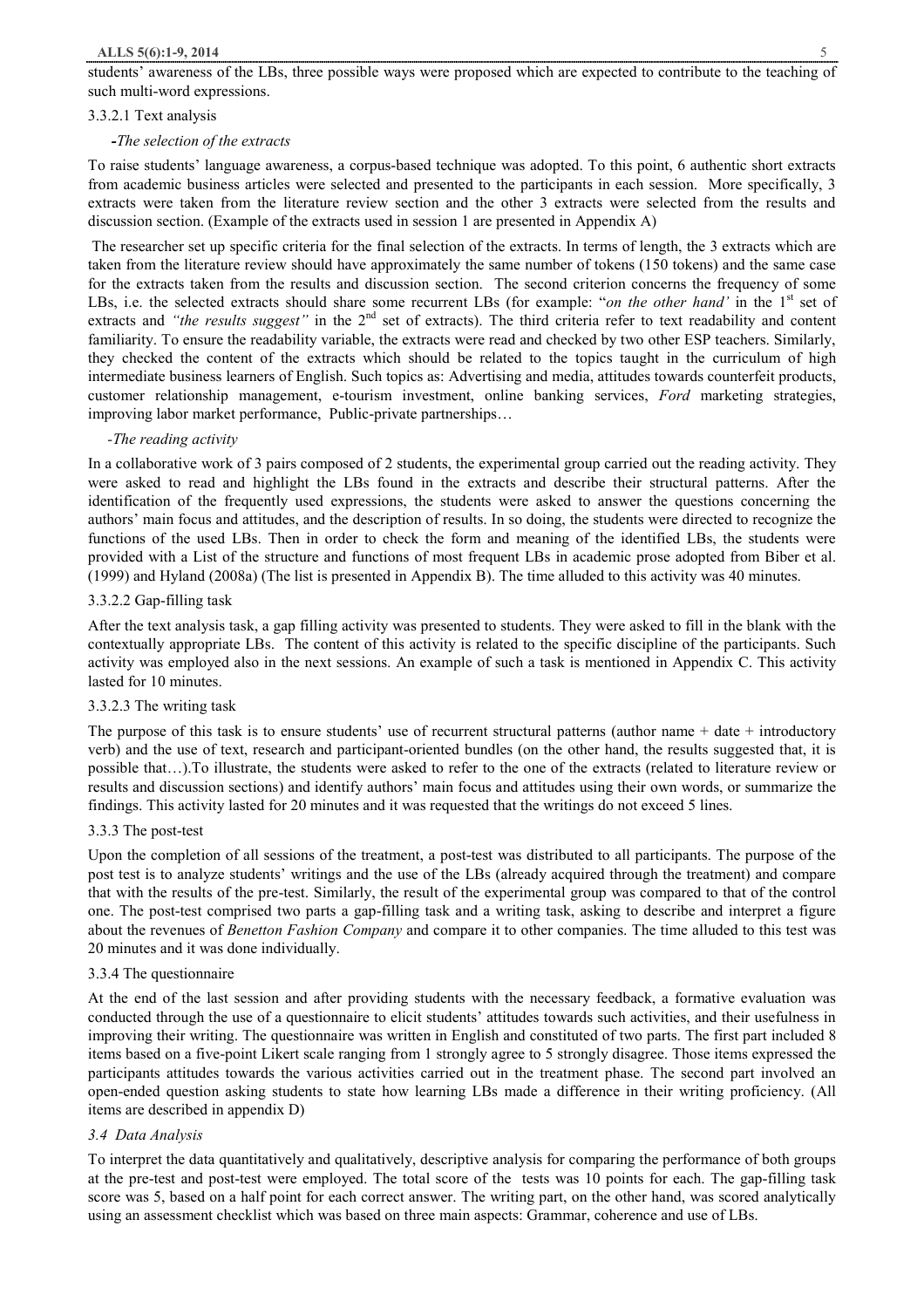## **4. Results and Discussion**

#### *4.1 The effect of consciousness-raising tasks*

The effect of consciousness-raising tasks was measured at two stages, first through comparing the performance of the experimental group in both tests and second through comparing the performance of the experimental and control groups in the post-test.

4.1.1 Scores of the experimental group

4.1.1.1 Gap –filling tasks

Within the experimental group, the results suggested a difference in students' scores in the gap-filling tasks. The findings indicated that four students got 5 out of 5 as they answered correctly. The remaining four students, on the other hand got 2 and 3 points out 5. They misused some LBs, for example, instead of completing sentence "*b"* with "as reasons of" and "to take advantage of", some of these students selected "as constituents of" and "to save", respectively:

 *"Lucey (1990) identified the following points as constituents of as reasons of holding inventories in organization: to absorb variation in demand and production, to meet possible shortage in future and to save to take advantage of bulk purchasing discount."* 

Moreover, one of these students answered sentence "*e"* wrongly, instead of using "the process of"; he used "the nature  $of$ "

 *"In order to improve the performance of the organization, the policy was focused on the nature of the process of the delivery rather than the service itself."* 

There is a possibility that this result is due to students' incomprehension of the whole sentences or lack of attention as the number of LBs provided in the instruction of the task were more than the number of the blanks. The inappropriate use of such expressions may be also explained by students' limited knowledge of some abstract notions used in business discipline as "the process of the delivery or the process of production… After accomplishing the treatment, a post-test was run, and the results were different from the pre-test. In the post-test, all students scored 5 out of 5 in the gap-filling task. In other words, the treatment of LBs was effective in developing the participants' knowledge of some LBs.

4.1.1.2 The writing tasks

Students' writings in the pre-test and post-test were analyzed, compared and evaluated through the use of an assessment checklist. Such evaluation was based on the following criteria: grammar, coherence and LBs use. (The focus was on these criteria only as the content was already provided to students who were just asked to describe and interpret data.)

 In terms of grammar, the students' paragraphs in both tests were written correctly in terms of grammatical issues such as spelling, subject-verb agreement and prepositions. As far as coherence is concerned, the results suggested a significant difference between students' writings in the pre-test and the post-test. In the pre-test most students described the provided figure by writing separate sentences indicating the percentage of the results only. For example:

> A) The figure shows the revenues of Zara. Zara revenues increased from 2003 to 2009, for example in *2003 the revenues were about 3000 million and it reached 7000 million in 2009. The next figure however shows the revenues of different companies like Inditex, H & M, Benetton and Gap. In this graph the highest revenues were of Gap Company with 12000 million.*

On the contrary, the findings of the post test indicated a positive effect of the treatment on 5 writings. In other words, five students of the experimental group showed a significant use of LBs. In their writings, the results of the figure were coherently described and interpreted, using research-oriented text-oriented and participant-oriented bundles. For example:

> **B)** *As shown in the figure, the results suggested that the revenues of Benetton have reached different levels of increase. For example, the most important achievement was in 2001 and 2008 with nearly 2,000 million. On the other hand, as compared with other companies, the revenues of Benetton are found to be the least one. This might be explained by other factors such as marketing strategies, price and quality factors.*

As implied in example B, the academic voice is reflected in the students' writings through the use of some LBs which were taught during the treatment phase. Thus, this result indicated that the knowledge of LBs within the students of the experimental group had improved their writings significantly. These findings support the notion raised in other research that emphasized the use of LBs in an attempt to construct an academic, research-oriented writing (Biber, 2002, Cortes, 2000, Hyland, 2008)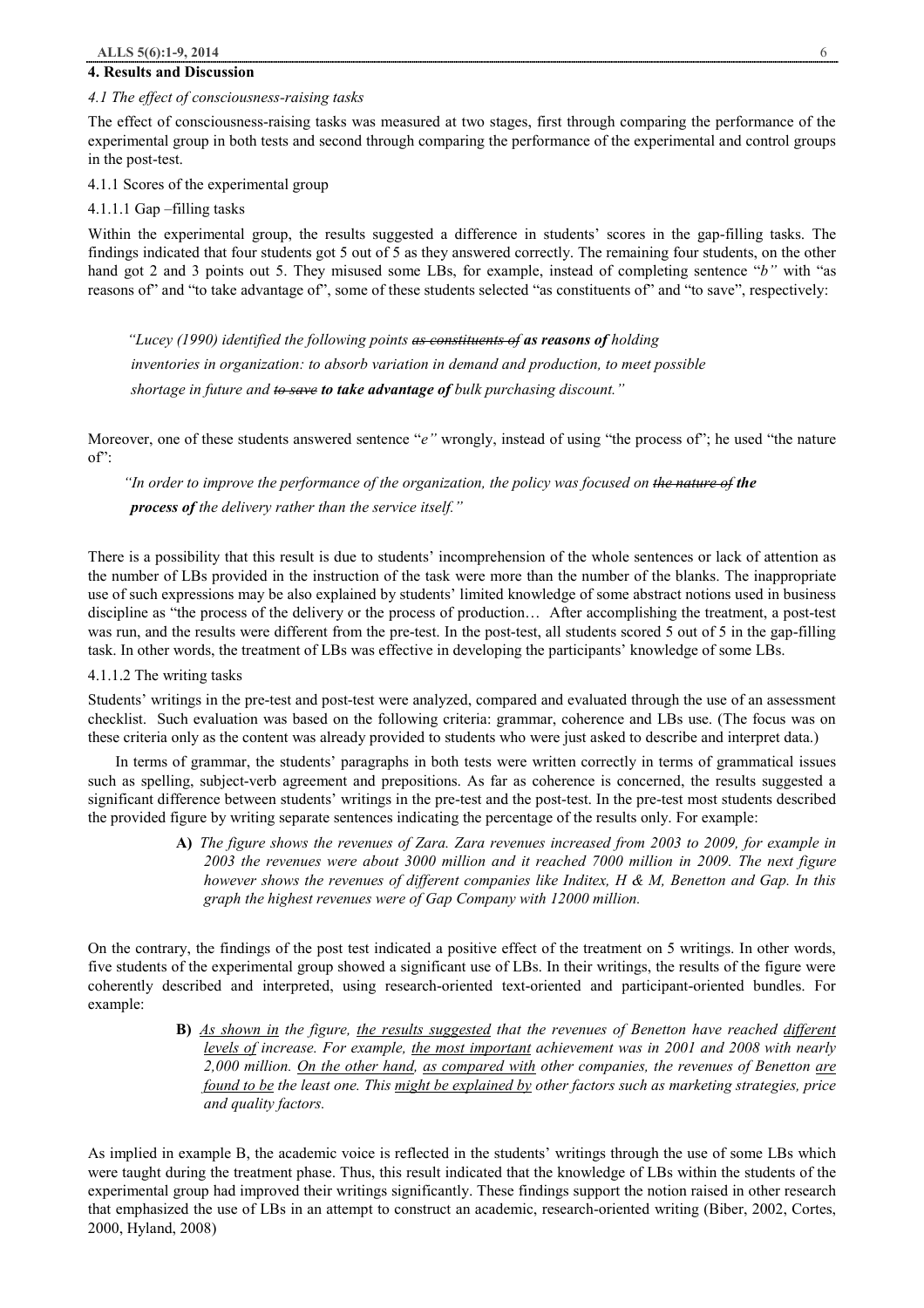On the other hand, the effect of the treatment on the writings of the 3 remaining students' was not of great significance. One possible justification for this is the fact that the experiment was conducted on 10 teaching sessions and those students required more time to be able to retain the various LBs and use them in more different contexts. These results are consistent with those of Jones and Haywood (2004) who discovered that 10-week sessions succeeded in raising students' awareness of formulaic sequences but that awareness did not show an increase in the usage of sequences in students' output.

## 4.1.2 Scores: Control vs. Experimental group

In comparing the writings of both groups, the findings showed that the experimental group outperformed the control group particularly in the writing task. The writing style of the students of the experimental group showed a significant difference in both tests. The treatment enabled them to expand their repertoire of academic rhetorical features to include LBs and so to write coherent paragraphs with an impersonal voice. To illustrate, they used attitudinal stance "might be explained by" to express their attitudes towards the results. They also employed discourse organizing to signal that a point of contrast will be introduced "on the other hand" "as compared with".

In the control group, however, the students did not show much development in terms of the writing style. Their writings in the post test remained more or less the same as in the pre-test. Nevertheless, what is surprising in the findings is that 3 students of the control group used specific LBs without being explicitly taught about that. Here, the possible interference of students' level of proficiency cannot be denied. Such use of LBs within the control group is correlated with their good level of proficiency as mentioned through their university grades. Also, such result may be explained by students' good retention of such LBs as they noted their recurrence in many readings. The following sentence is an illustration of LBs used in a student's writing of the control group:

"As seen in the graph, it is clear that Benetton revenues have witnessed an increase, but still that was lower when *compared with Zara and Gap companies."* 

## *4.2 Students' attitudes towards the tasks*

The evaluation questionnaire was designed with a combination of five-point Likert scale items and an open-ended question. It was distributed in an attempt to elicit students' attitudes towards the usefulness of the tasks and how that made a difference in their writing proficiency. The following figure shows some interesting patterns, the most intriguing of which is that in these items the students revealed quite different perceptions towards the tasks of the treatment.



Figure 1. Students' attitudes towards the tasks

Concerning the reading and gap-filling activities, most students of the experimental group agree and strongly agree with items 1, 4, 6 and 8 suggesting that highlighting the recurrent LBs in the extract helped them to notice those expressions and know their functions, fill in the blanks correctly, find out authors' point view and interpret the results. Such finding support Biber, Conrad & Reppen (1998) who put an emphasis on the importance of the corpus-based approach in analyzing language use which in turn established the significance of LBs. Nevertheless, 2 students found the extracts a little bit long, and so they were not totally concentrated to carry out the whole activity.

As regard the use of the LBs list, most students agree and strongly agree on the usefulness of LBs list in enhancing their writings. They indicated that the list helped them to choose the appropriate expressions to link their ideas and interpret results. Such result confirms the claims made by Biber et al., (1999), Cortes (2004) and Hyland (2008) in their previous studies where they acknowledged the fundamental role of LBs in developing the rhetorical style of the writing. However, about 2 students disagreed on this point, suggesting that the number and types of the LBs in the list confused them when writing. A possible explanation for this result might be because of students' fatigue to concentrate and accomplish the last writing activity or because of time constraints.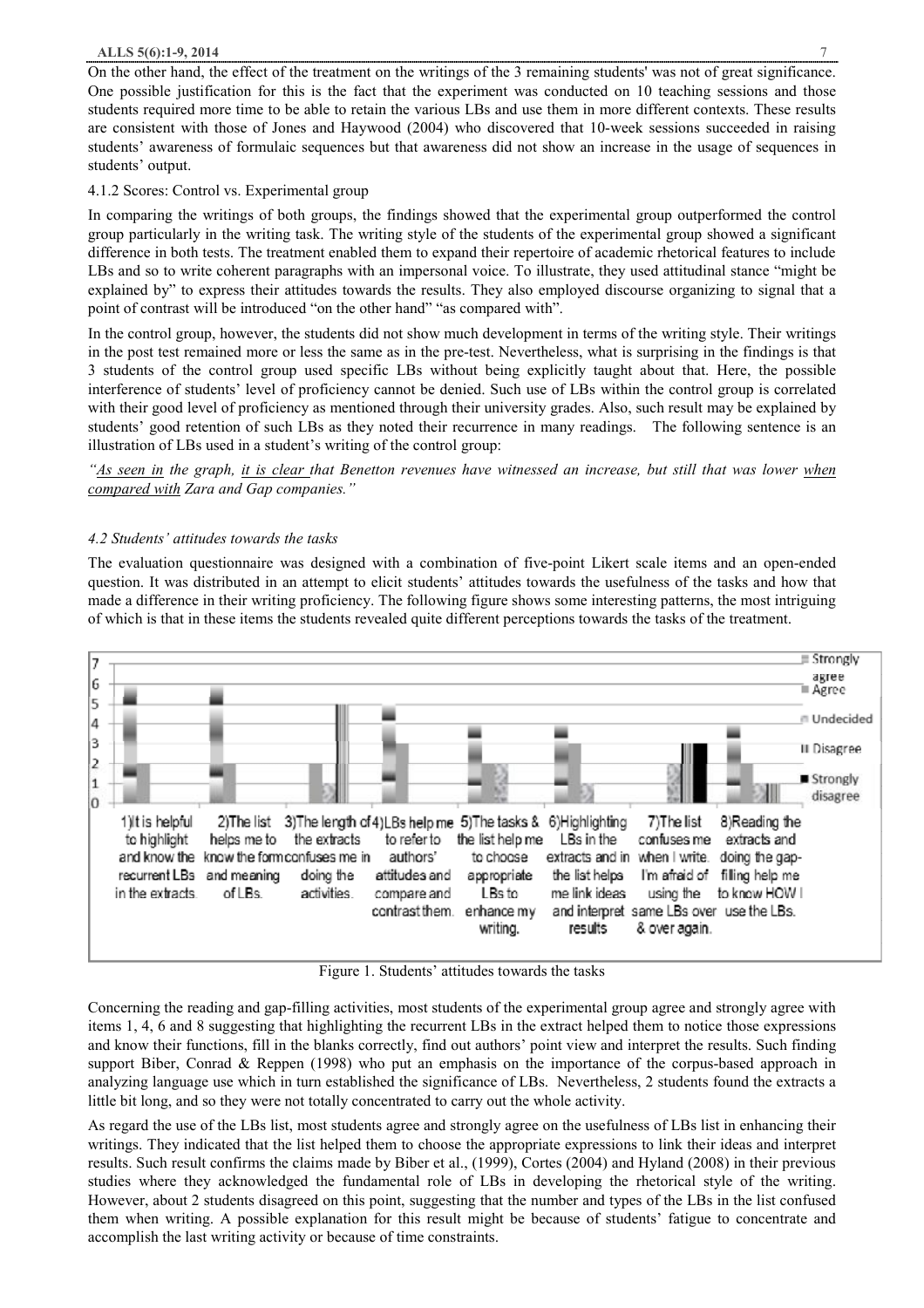In answering the open-ended question, most students, in particular those who got good scores in the post-test, admitted the significant difference between their writings in the pretest and those in the post-test. To illustrate, one of them mentioned that the use of LBs directed him in writing by stating the purpose of the paragraph, i.e comparing and contrasting attitudes or describing results. He further stated that his writing of the post-test was enriched with different linking expressions that were not written repeatedly as he did in the writing of the pre-test.

#### **5. Conclusions**

#### *5.1 Summary of the findings*

The present study was an attempt to investigate whether Lexical Bundles (LBs) awareness had any impact on writing proficiency of Tunisian intermediate ESP language learners. It also sought to investigate learners' attitudes towards the used LBs tasks. To this purpose, a control group and an experimental group were selected; the first group was taught on the basis of traditional approach. The other group was taught through consciousness-raising tasks involving highlighting recurrent LBs, referring to the list, and using such LBs in the writing task. Next, the activities of the post test were scored and the writings were analyzed and compared through the use of an assessment checklist.

The results showed that there was a significant improvement in the participants' writings in the post-test when compared with the pre-test. Their writings in the post-test reflected an academic voice including attitudinal and evaluative stance. The results also suggested students' positive attitudes towards the activities of the treatment in raising their awareness of the fundamental role of LBs in academic writing. On the other hand, only few students who disagreed with the use of LBs List and they perceived the extracts as long to read and answer the questions.

### *5.2 Limitations of the study*

In terms of research design, the reading and gap filling activities yielded only a partial picture of students' appropriate use of the various lexical bundles (LBs). The use of concept or semantic maps and register comparison (written vs. spoken or academic vs. popular writing) would have provided a more comprehensive and natural view of different types of academic and discipline-specific LBs used by students.

In the same vein, there are some affective and personal trait variables that were unaccounted for in the analyses which may predict the appropriate use of LBs, such as: students' level of motivation in the writing skill, students' proficiency level in the reading and writing skills, students' linguistic competence of vocabulary and specific-phrases knowledge…

Another area of concern that limits the strength of the findings relates to the representativeness of the sample. Clearly, the study was based on a small sample and limited number of teaching sessions. As a consequence, it is difficult to generalize the findings. Further studies in teaching LBs with a large sample and in a long period of time instead of 10 sessions would lead to more significant results. Finally, the use of more sophisticated tools to analyze the data of a large sample could have yielded more revealing findings.

# *5.3 Implications*

In spite of its limitations, the present study contributed to a number of pedagogical implications. One of the most is the crucial need for a suitable pedagogical approach of teaching LBs in an attempt to effectively equipping students to read with comprehension and write with persuasion.

On the basis of the results of the present study, teaching LBs is an important endeavor to reach proficiency in academic writing. They have to be taught explicitly through various techniques and different subjects. In other words, teaching LBs is recommended not only in writing courses but also in other discipline-specific courses and should be included in the criteria of evaluating compositions and tests. For example, in teaching commercial English for business learners of English, the tests should not only include definitions or matching tasks but also a question which requires students' critical production where the persuasive rhetorical style would be reflected through the use of LBs. In addition, in the speaking and listening skills, teachers should raise their students' awareness of other specific LBs used in the spoken register and their significance in attaining good levels of oral proficiency.

#### **References**

Biber, D. (2006). *University language*. Amsterdam: John Benjamins.

Biber, D. & Barbieri, F. (2006). Lexical bundles in university spoken and written registers. *English for Specific Purposes.* 26: 263-286.

Biber, D., Conrad, S. & Cortes, V. (2004). "If you look at …": Lexical bundles in university teaching and textbooks. *Applied Linguistics,* 25: 371-405.

Biber, D., Johansson, S., Leech, G., Conrad, S. & Finegan. E. (1999). *Longman grammar of spoken and written English.* Harlow, UK: Pearson Education.

Brown, C. L. (2007). Strategies for making social studies texts more comprehensible for English-language learners. *The Social Studies,* (September-October), 185-188.

Brown, H. D. (1994). *Teaching by principles: An interactive approach to language pedagogy*. New Jersey: Prentice Hall Regents.